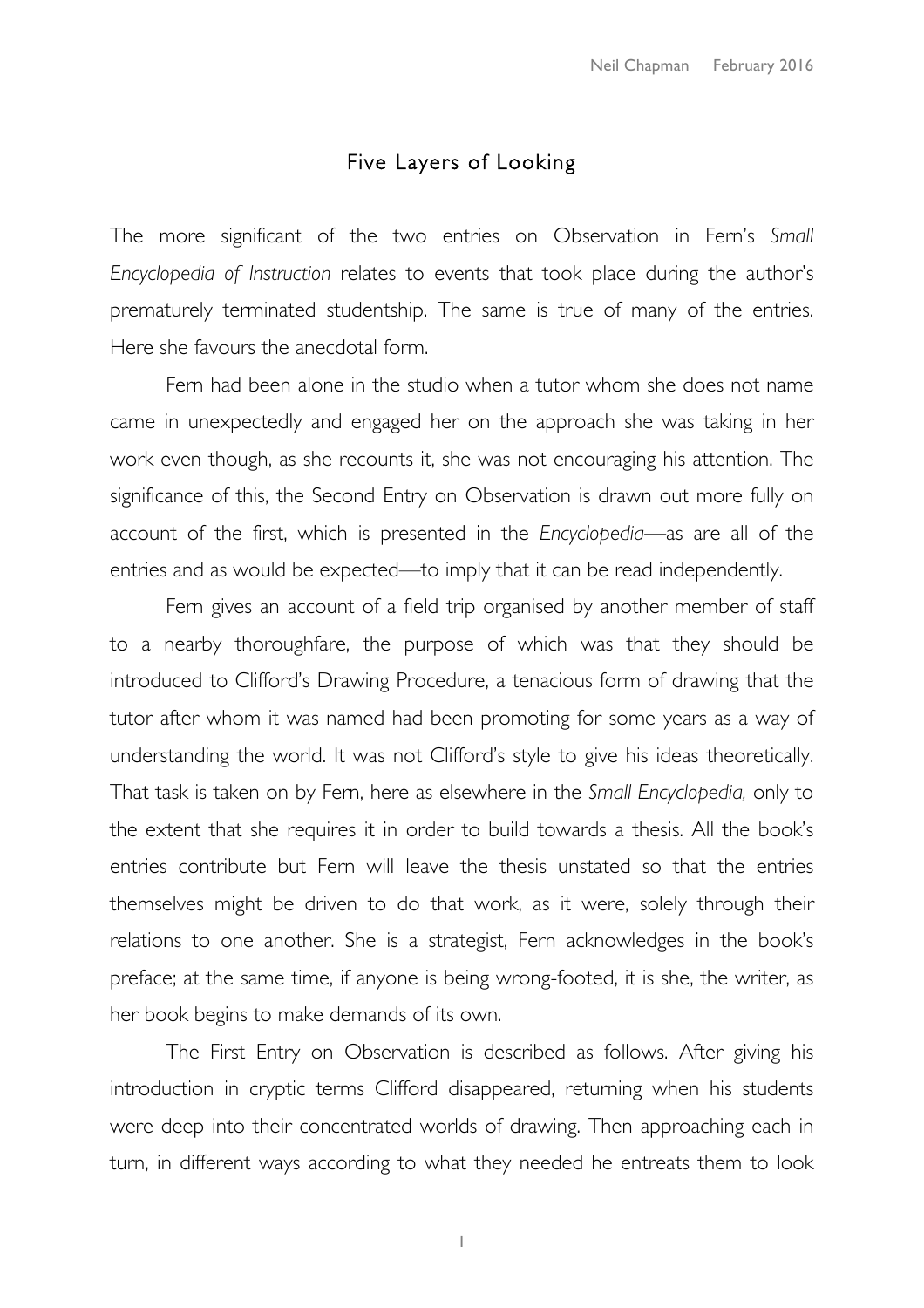again, to interrogate the curves, the meeting points of things, the order implied by shadows, the value of forms disappearing and so on. Clifford's message was always 'more': more looking. Not longer looking but another looking. "Five layers of looking over ordinary looking" was his concise demand. At the close of the session he asked all those in attendance to take part in a ceremony. They had arrived in the morning as mere students; now they were initiates. "Relax into the company of your works on paper," Clifford had said. "They have credentials themselves, on a par with those of their makers. And so all are admitted into this honoured company,".

Was Clifford teaching a technology that leading to an understanding of the world, as he claimed? Or was his Procedure one aimed to transform the act of observation, so that something different might be seen? The latter possibility is compelling—just as compelling as it was for Walter Benjamin perhaps, when, fifty years before Fern, he wrote about the photographic apparatus and considered a similar distinction. In his 'Small History of photography' Benjamin comments: "It is a different nature which speaks to the camera than speaks to the eye." Using the simple act of walking as an example Benjamin writes: "we know nothing definite of the positions involved in the fractions of a second when the step is taken. Photography however, with its time lapses, enlargements etc. makes such knowledge possible." The photographer can see a different nature because the camera has seen a different nature; and likewise where Clifford's Drawing Procedure is concerned, the student of drawing can see a different nature because the procedure makes that different nature visible.

Fern's description continues. After an hour or so she was coaxed out of the concentrated state by her teacher's return and was puzzled for a moment as to where she had been all this time. Through these passages of the First Entry on Observation Fern is reaching for the more effective way of thinking. Clifford's imperative to *look again, look more* caused the minutes of the session to be "burrowed into", she remarks, as if "caves and potholes were found, involutions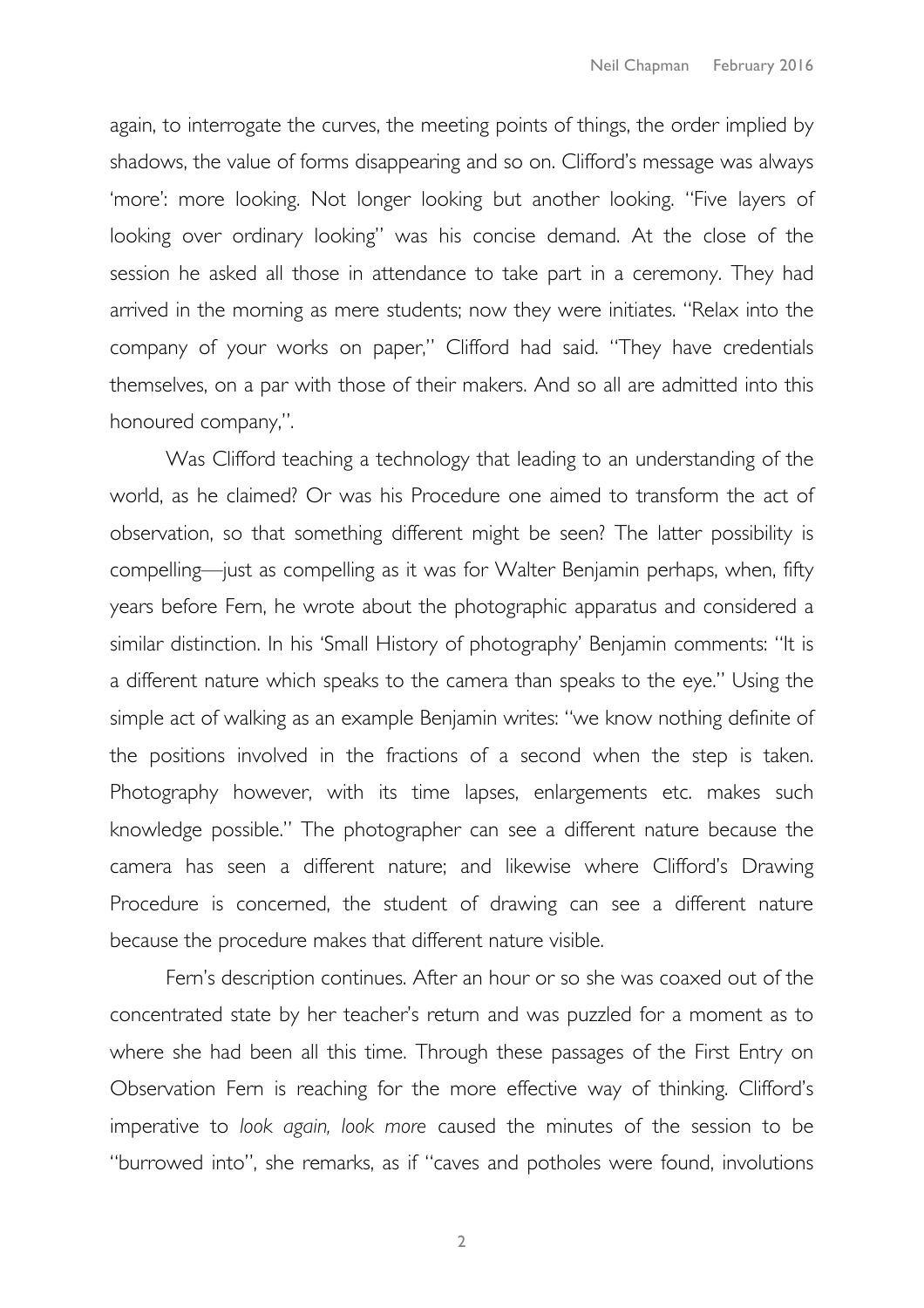that seemed to extend time inwards." Fern will judge whether it is better to think these things through in terms of time, in terms of space or in terms of the act—an acting on verses a being acted on. In any case Clifford's Procedure seemed to result in a minority of attention being paid to the actual qualities of the drawing itself. And this highlights a problem. Despite the unusual status given to the drawing procedure, the artefacts that resulted were still very much of a kind shaped by the conventional histories of exhibition. Surely these works were been produced as if to be hung in the way drawings have always been hung. Yet it cannot be assumed, Fern notes, that images made in accordance with the Procedure would function for the viewer as they had for the maker through that process of making. Clifford knew as much, of course, which is why he involved his new initiates in the cabalistic gathering, inviting them to encounter their works not on the basis of inherent qualities—actual or virtual—but more as tokens of the survival of their makers who had returned from the Five Layers of looking transformed, with bloodshot eyes, but with bodies and souls still together.

She recalls the concrete bench she chose that day as a place from which to watch the passing bodies, how her gaze had tried to grasp moment of gesture, an arm in relation to the leg taking weight, the orientation of the head; the sweep of loose clothing, imagining the bodies' insides so that these dimensions too might somehow charge her drawing implement. That day's works are lost now. But Fern is pleased for it to be so. In the contingency of the present, those images might result in something contrary, robbing her of the mantle of initiation she had achieved and that she still feels she possesses, despite the many equivocations of her maturity. Although a drawing may be imbued with some quality on account of the tenacity of looking, she remarks, we cannot say with any certainty that the quality will lead the viewer to anything like the time-inverting interrogation experienced by the maker in the process of making. There is something forgotten in Clifford's method. While a profound question of what it is to look is being built into the instruction, what's not considered is how that question will manifest itself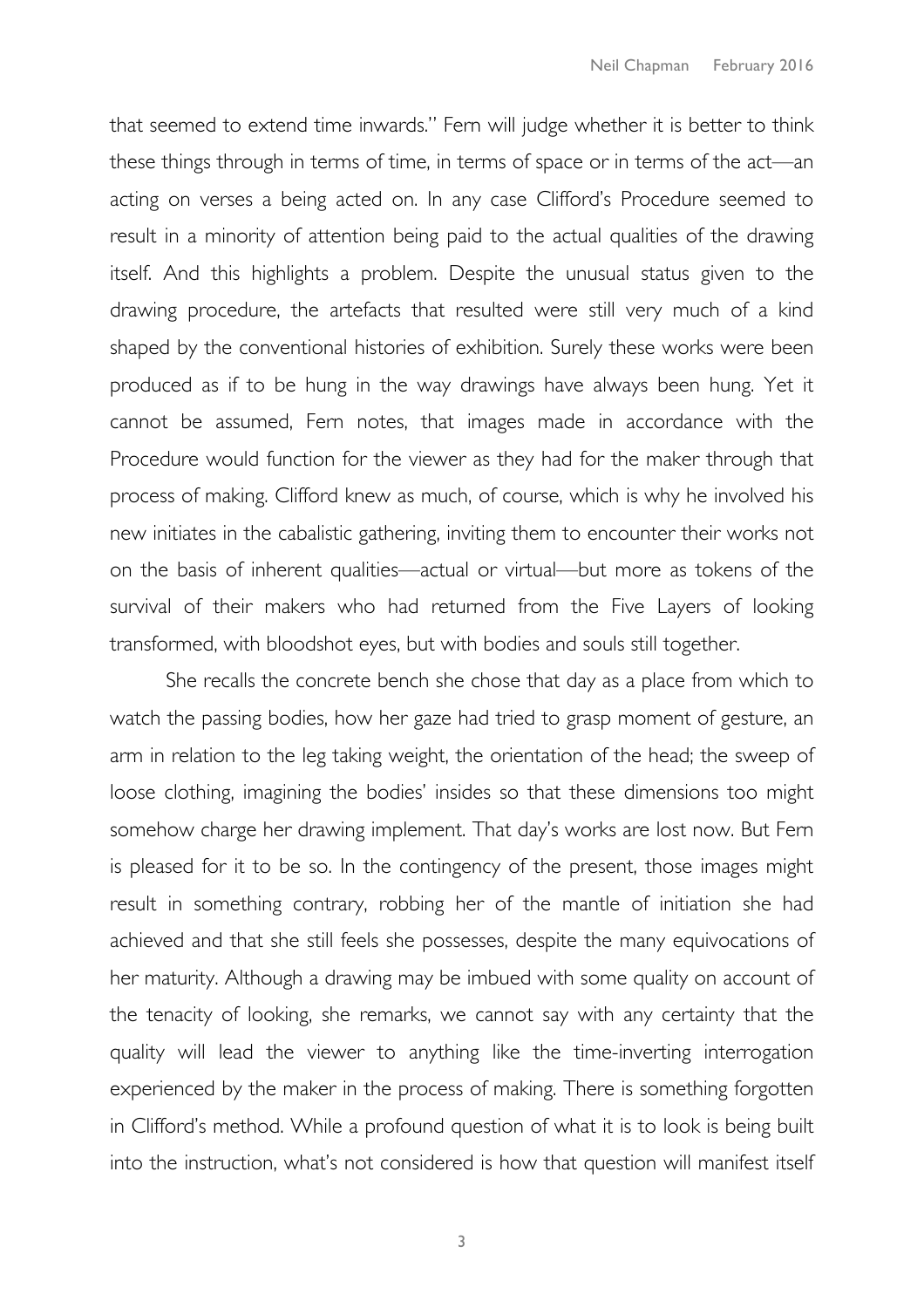for the viewer. An event of viewing is precisely that: a singular encounter in which time is implicated, but always a different time. We know this problem well as the one that provokes a relativist solution: your encounter with the image is different from mine but both are equally valid, and so on. And we know how such apparent generosity gives rise to isolation. The predictability of viewing scenario, which is the artist's predicament, is made more certain by Clifford's Procedure as it mitigates against the singular encounter. And maybe the habits of working practice mean that the Procedure can never be replicated for those now initiated, who are predisposed simply to reproduce the excitement and intensity of their initiation, so doing violence to the very ideas of excitement and intensity.

Fern returns to consider again her metaphor of time, the one she used to describe the feeling of working process. Time seemed not to extend in the normal way but to flee into cavities of its own making. Perhaps what she noticed here can be accounted for much more straightforwardly as a diversification of the gaze. Think of how the body moves for the one lost in the drawing activity. The gaze extends to the world then diverts towards the representation-in-progress; the gaze looks away from the representation towards the world and finds a world subtly altered; then in looking back towards the sheet finds there not quite what it expected, and so on. The gesture of a continually diverting gaze is incorporated, made part of the body of a more stringent, complex looking. Furthermore, such stringent looking comes to include the many other views admitted even while concentration is high; darts of the eye elsewhere, as it were, by which whoknows-what kind of impressions are folded back into the supposedly straightforward, volitional acts of turning one's gaze onto this or that detail of the world.

Fern is obliged here to reconsider her earlier assertion of Clifford's slothfulness with the theoretical work. Her realisation of multiple forms of looking, of the diversification of gazes, only uncovers something already there in Clifford's Five Layers of Looking. She does, however, take her thought further by proposing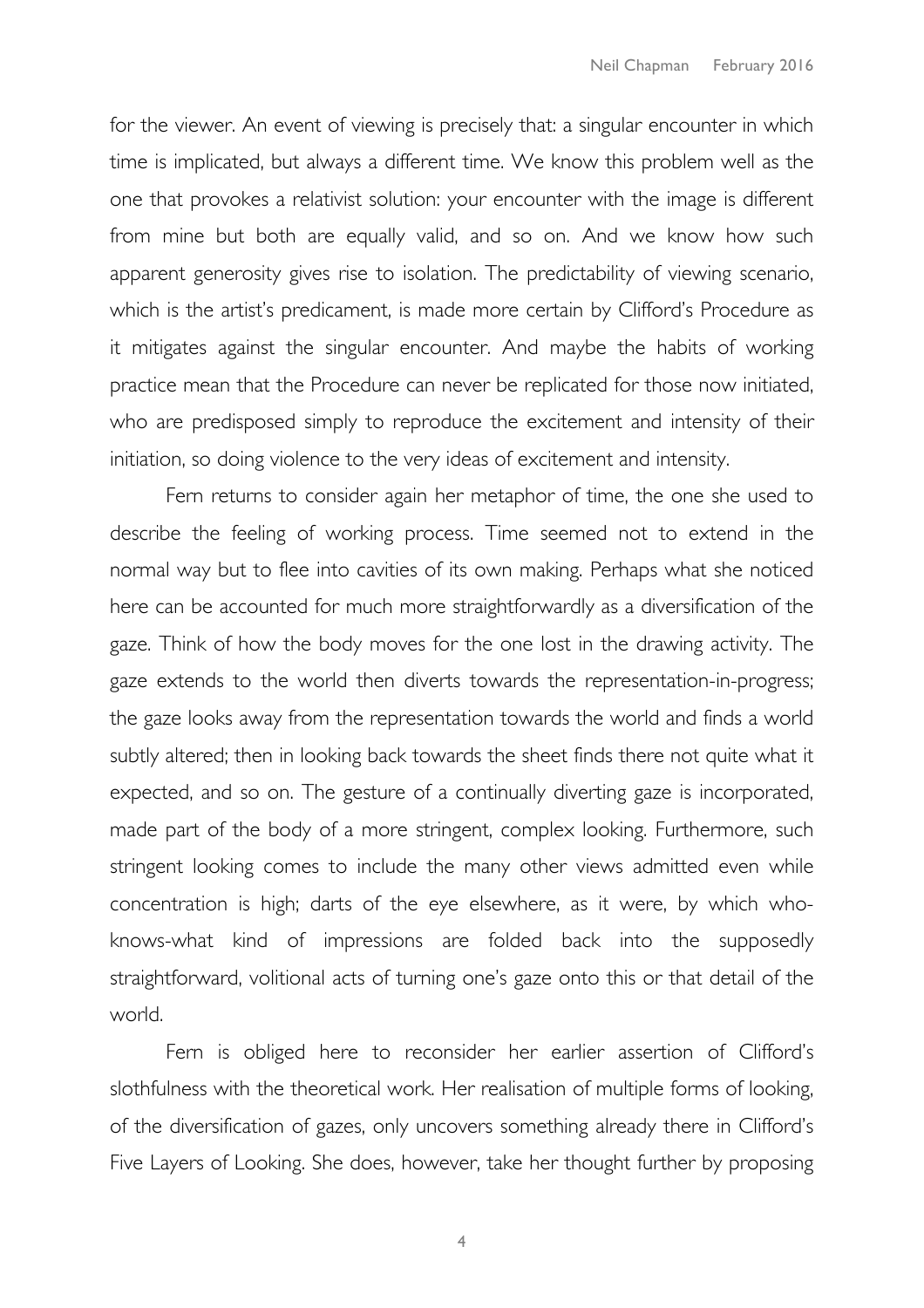that what's folded or layered into the act of observation as Clifford would have it, is a diverse range of memory-images. Perhaps looking in any case is constructed that way. The value of Clifford's technique and the difference that qualifies his stringent observation is the accentuation of these fleeting diversities, which our habitual assumptions regarding looking tend to elide even while our everyday vision multiplies in complexity.

Fern's Second Entry on Observation elaborates the criticism of Clifford's Procedure already begun, doing so through the proposal of a resingularisation of image display. She can make this point, she says, in a way that surprises her, asking rhetorically: "is that not the best way of surprising a reader too?"

She was on her own in the studio adding finishing touches to a life drawing executed the previous day. The tutor whom she does not name seemed to have made his judgement already about the cul-de-sac this young student was wedging herself into ever more firmly. He had something he wanted to show her. Fern would have preferred not to be given this demonstration. She was, herself, well enough aware of the dysfunction about to be named but was not quite ready to address it; she was holding out for the sake of something valuable in the predicament. It has been noted elsewhere as a paradox that we desire the things that imprison us. All the same there is a clandestine work that can take place all, just as writers in prison produce their most profound works . . . but that point is a different entry in the *Encyclopedia*.

Against her will, Fern consented to watch and listen while the still unnamed tutor took a piece of paper and a pencil from her own desk then indicated that he would observe and draw something within view: anything, for instance the bag that happened to be lying on the floor under her desk. It is, Fern notes, only on writing the account of these events some years later that she realises the fascination she felt on watching this artist, whose work she did not hold in any great regard, in the process of constructing an image. His line was confident. He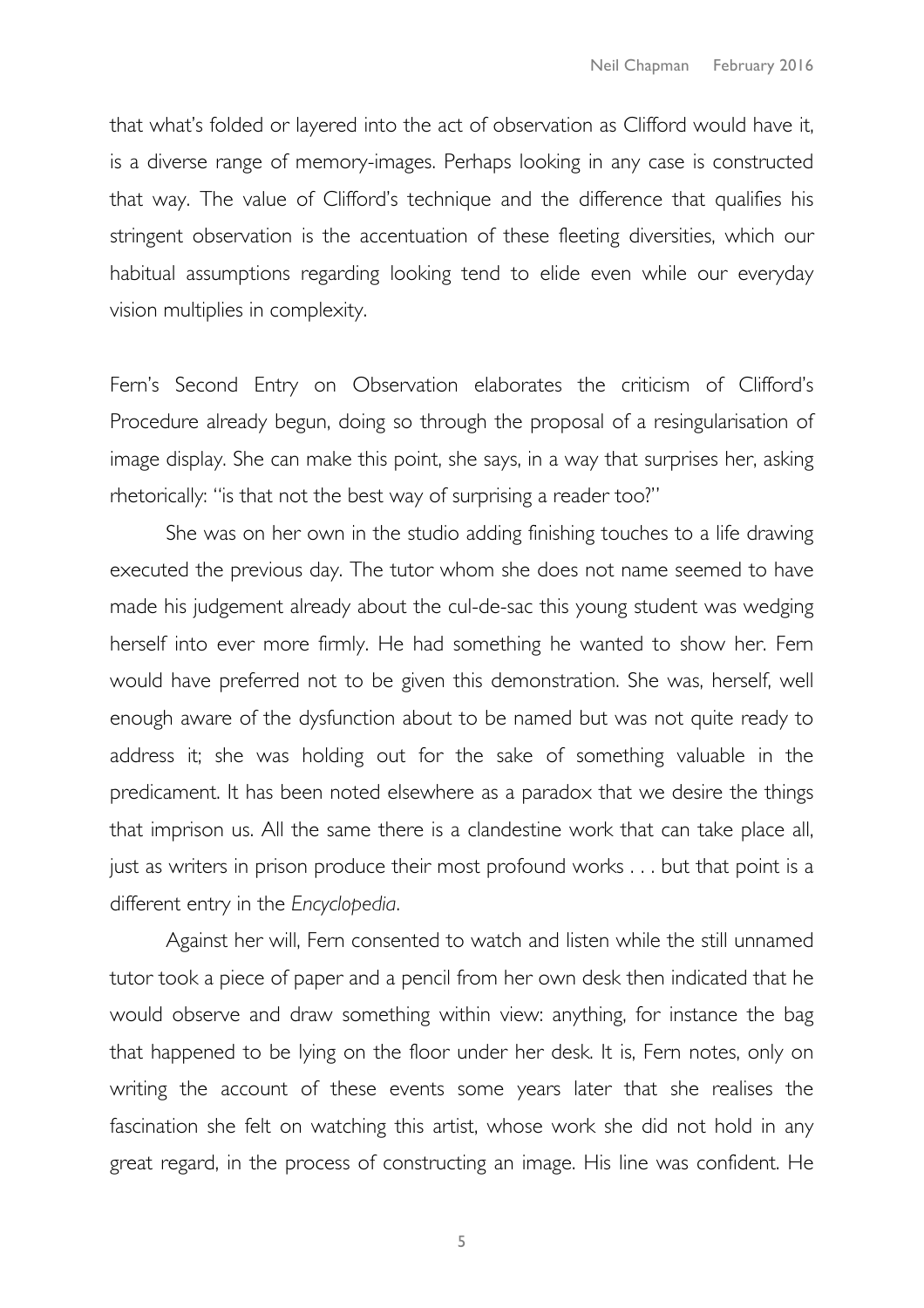held the pencil like a skilful chess player, investing his moves with something ineffable. When enough had been done to signify an observational drawing process, the unnamed tutor took the page in both hands and began, carefully, to rip the image into parts. The fragments were then laid out on the desk, then arranged in a different order. Now he was in a position to make the point to which his demonstration was leading: while the integrity of the whole was lost, he pointed out, in other respects, if the drawing had strength, that strength would not be lost in the destruction and reassembly.

So this, the Second Entry on Observation, is a rationale for collage. And it is a development of the thought on observation already begun in the First Entry. Fern could feel the disjunction between fragments of coherent image and their differently coherent arrangement on the desk. That was so because she had seen the drawing in its earlier manifestation and had invested in it on account of her enjoyment watching it being produced. She had identified with the process and in so doing, in a sense, had become the one drawing. Then as the unnamed tutor's gestures of ripping implied the same chess-player's care, she had identified with that moment of the demonstration too and so encountered the differently organised image, its conflicting coherence and incoherence. Her attention had jumped between what she recognised in the fragments of the drawing as it had been and the increasingly familiar new arrangement of parts. That disjunction of attention was a disparity in her assumed, single and consistent vantage point.

The flickering instability of her encounter with the image was short lived, the props for the demonstration were discarded. However, the later recording through memory allows what was valuable here to come into focus. To begin with she had been inclined to resist the lesson. Her resentment has persisted after the fact. Time had passed. Still, she has not been able to discount the point, nor forget. While things do not resolve in the passing of time, while feelings remain ambivalent about events and people, what those people have said and what they have shown, the incoherent narrative of memory creates a hiatus in which a